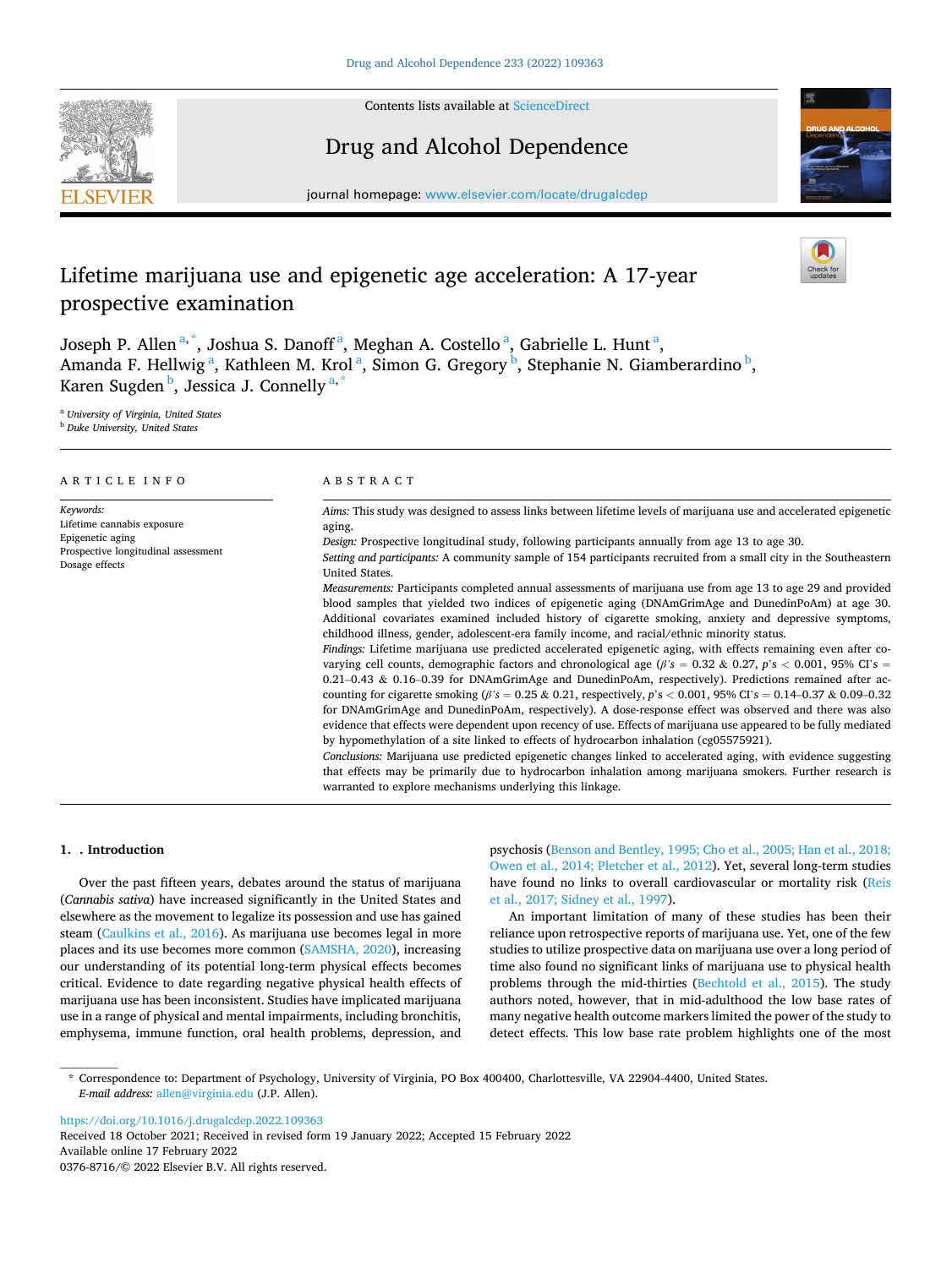important limitations of much of marijuana outcome research: The long latency to onset of many health problems makes any prospective study of the health effects of marijuana use highly challenging.

The development of epigenetic algorithms to track overall biological aging processes, however, has the potential to begin to address these limits ([Lu et al., 2019\)](#page-6-0). Recent advances now make it possible to assess DNA methylation markers of physical deterioration that can be tracked well prior to the onset of any actual disease. Early epigenetic aging algorithms—yielding measures of 'epigenetic age' based on patterns of DNA methylation within the epigenome—have been found to yield estimates that correlate strongly with chronological age and add value in predicting future mortality ([Horvath, 2013](#page-6-0)). By covarying out actual chronological age, these measures produce an indicator of epigenetic age *acceleration*—the degree to which an individual's epigenome suggests that they have aged faster (or slower) than their chronological age would indicate.

Further research, however, found that these early measures were often driven more by naturally unfolding biological processes than by external behavioral or environmental factors ([Palma-Gudiel et al.,](#page-7-0)  [2020\)](#page-7-0). This in turn led to the development of second and third generation 'epigenetic clocks' that were specifically designed both to correlate with actual levels of physiological deterioration and also to be sensitive to environmental factors. One such clock, DNAmGrimAge, was designed to capture aspects of epigenetic aging that were most strongly correlated with actual indicators of physiological deterioration, and has been linked to a broad range of health indicators ([Lu et al., 2019](#page-6-0)). A second clock, DunedinPoAm (Dunedin Pace of Aging methylation), was designed to capture the pace at which aging is currently occurring by identifying changes in the epigenome that predicted change in health-linked biomarkers over a seven-year period in mid adulthood ([Belsky et al., 2020](#page-6-0)). This measure has been found to strongly predict future health outcomes in samples other than the norming sample, and even to demonstrate sensitivity to effects of behavioral interventions designed to slow the aging process ([Belsky et al., 2020\)](#page-6-0).

There are multiple reasons to hypothesize links from marijuana use to epigenetic age acceleration. The broad range of connections between marijuana use and the markers of physical and mental impairment cited above certainly make a potential connection to broader aging processes quite plausible. In addition, marijuana use has already been linked to a range of changes in the epigenome ([Markunas et al., 2020; Szutorisz and](#page-6-0)  [Hurd, 2016\)](#page-6-0). Although the changes observed thus far are not necessarily reflections of aging or biological deterioration, they do indicate the potential of marijuana use to impact the epigenome. Finally, marijuana use has also been linked to vascular aging, which is a significant correlate of biological aging [\(Reece et al., 2016\)](#page-7-0). To date, however, no research has directly examined links of marijuana use to epigenetic markers of the biological aging process.

Assessing the overall link of lifetime marijuana use to epigenetic age acceleration is not, of course, sufficient to establish a causal relation of use to aging. Assessment of several corollary issues can, however, begin to rule out potential non-causal explanations of such a link. For example, one concern in assessing marijuana use as a predictor of epigenetic aging is the possibility that observation of the effects of marijuana use will be confounded by cigarette smoking behavior, which has been strongly related to both epigenetic and biological aging and which has also been found to be correlated with marijuana use ([Hindocha et al., 2015; Joe](#page-6-0)[hanes et al., 2016; Norman et al., 2012\)](#page-6-0). Likewise, a range of additional factors have at least the potential to confound observed links between marijuana use and aging, including gender, family income, education level, personality traits, hard drug use, childhood physical illness, and lifetime histories of anxiety and depressive symptoms. All of these potential confounds were considered in this study.

To the extent marijuana use is linked to epigenetic aging, several questions about the nature of this link also warrant consideration. First, the presence of a causal link would imply the likely presence of a doseresponse relationship between the level of marijuana use and aging

when looking just within the population of marijuana users. A related question regards the potential impact of the timing of any observed links. A substantial number of early marijuana users later desist from use ([Bechtold et al., 2015; Brook et al., 2011\)](#page-6-0), and cessation of marijuana smoking by marijuana-only smokers has been associated with resolution of preexisting symptoms of chronic bronchitis [\(Tashkin et al., 2012](#page-7-0)). Similarly, cessation of cigarette smoking has been linked to many physiological benefits [\(Cho et al., 2005\)](#page-6-0). This suggests the possibility that early marijuana use that later decreases or ceases may be less impactful than continued or more recent use. Whether and how the distribution and timing of marijuana use across the lifetime is linked to broader markers of epigenetic aging has never been examined, however.

A final important question is as to the potential mechanisms underlying any observed links between marijuana use and aging. Given that many of the potential deleterious effects of marijuana use are pulmonary in nature ([Moore et al., 2005; Tashkin, 2013\)](#page-6-0), it is reasonable to ask whether effects of use potentially reflect the inhalation of a smoked substance (vs. the ingestion of THC, the active ingredient in marijuana). Marijuana smoke is typically inhaled deeply and contains high levels of polycyclic aromatic hydrocarbon procarcinogens (e.g., benzopyrene and benzanthracene) even relative to cigarettes [\(Sidney et al., 1997](#page-7-0)). One epigenetic site (cg05575921), located within a putative enhancer of the aryl hydrocarbon receptor repressor (*AHRR*) gene, has particular promise for exploring potential epigenetic effects of marijuana use. Hypomethylation at this site has been robustly linked to smoked (but not non-smoked) tobacco use ([Andersen et al., 2021, 2017\)](#page-6-0). Further, although the link to tobacco use has been strong enough that hypomethylation of this site has been proposed as a proxy for tobacco use ([Andersen et al., 2021\)](#page-6-0), more recent research indicates that it is actually quite sensitive to inhalation of fine particulate matter ( $PM<sub>2.5</sub>$ ) even among non-smokers ([Tantoh et al., 2019\)](#page-7-0). Additionally, cg05575921 methylation is significantly associated with *AHRR* gene expression in monocytes and mediates the effect of cigarette smoking increasing *AHRR* expression, indicating a functional role for this site in mediating the biological effects of smoking [\(Reynolds et al., 2015\)](#page-7-0). This site thus provides an excellent avenue for testing the proposition that links of marijuana use to epigenetic aging may be mediated via epigenetic effects of smoke inhalation.

To address each of these issues, this seventeen-year, multi-method, prospective study utilized a diverse community sample to examine links between lifetime average marijuana use from 13 to 29, and two measures of epigenetic age acceleration assessed at age 30. The study considered the following specific hypotheses:

- 1. Lifetime marijuana use will be linked to epigenetic age acceleration and this link will exist over and above history of cigarette use.
- 2. There will be evidence of a dose-response relationship within the group of marijuana users from levels of lifetime use to epigenetic age acceleration.
- 3. Recent marijuana use will be more strongly linked to epigenetic age acceleration than use at earlier periods.
- 4. Links of marijuana use to epigenetic aging will be at least partially mediated via hypomethylation at site cg05575921, as an indication that effects may be in part due to effects of smoke inhalation when ingesting marijuana.
- 5. Links to epigenetic aging will exist over and above a range of potential behavioral and personality confounders, including education level, personality traits and history of use of harder drugs, childhood physical illness, anxiety, and depressive symptoms.

Note that because these hypotheses were not envisioned at the outset of the study, they were not pre-registered and results should be considered exploratory.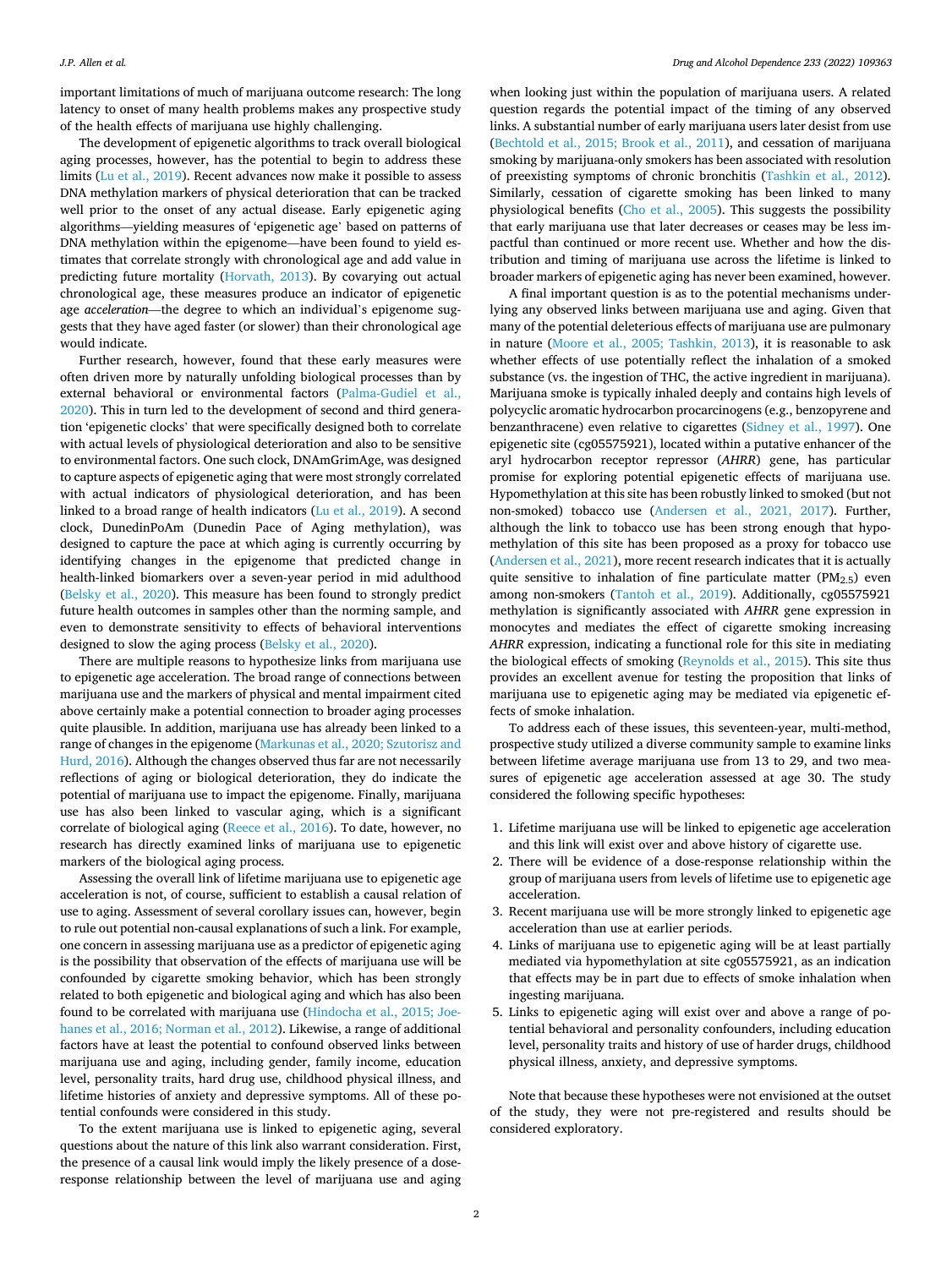# <span id="page-2-0"></span>**2. Methods**

#### *2.1. Participants*

This report is drawn from a larger longitudinal investigation of the long-term outcomes of adolescent social development in familial and peer contexts. The final sample of participants for analyses included 154 participants of 184 originally assessed at age 13 and for whom epigenetic data was obtained at age 30 (*M* = 29.70, *SD* = 2.16; 84% retention). Adolescents were recruited from the 7th and 8th grades of a public middle school drawing from suburban and urban populations in the Southeastern United States. The final sample was racially/ethnically and socioeconomically diverse as seen in Table 1. Prior to turning 18, participants provided informed assent before each interview session, and parents provided informed consent for their adolescents. After age 18, all participants provided informed consent for each interview session.

Confidentiality was assured to all study participants and adolescents were told that their parents would not be informed of answers they provided. Data were protected by a Confidentiality Certificate issued by the U.S. Department of Health and Human Services.

# *2.2. Measures*

# *2.2.1. Epigenetic age (age 30)*

Eight and a half milliliters of whole blood were drawn into a PAXgene Blood DNA Tube (PreAnalytiX, Hombrechtikon, Switzerland). Samples were stored at  $-20$  °C for short-term storage (up to 3 months) then transferred to − 80 ◦C for long-term storage. DNA was extracted using the PAXgene Blood DNA kit (PreAnalytiX, Hombrechtikon, Switzerland) according to manufacturer instructions. DNA concentration was determined by Quant-iT™ PicoGreen® dsDNA reagent (Thermofisher Scientific, Waltham, MA, USA) per manufacturer's instruction. Fluorescence was detected using a Tecan Infinite M200 Pro microplate reader (Tecan, Switzerland). 500 ng of DNA was bisulfite treated using a Zymo EZ DNA Methylation kit (Zymo Research, Irvine, CA) using PCR conditions for Illumina's Infinium Methylation assay. Four uL of bisulfite converted DNA was used to measure DNA methylation using the Illumina Infinium MethylationEPIC BeadChips according to

#### **Table 1**

Means and standard deviations of primary measures and demographic variables.

| Mean                                      |              | s.d.     |
|-------------------------------------------|--------------|----------|
| Naïve $CDS + T$ cells                     | 285.8        | 44.3     |
| $CD8 + CD28$ - $CD45$ RA-T cells          | 3.28         | 3.13     |
| Plasmablasts                              | 1.94         | 0.191    |
| Naïve $CD4 + T$ cells                     | 770.3        | 95.9     |
| Natural Killer cells                      | 0.194        | 0.032    |
| Monocytes                                 | 0.058        | 0.269    |
| Granulocytes                              | 0.634        | 0.104    |
| Chronological Age                         | 29.7         | 2.176    |
| DNAmGrimAge                               | 37.6         | 4.95     |
| DunedinPoAm                               | 1.00         | 0.08     |
| Lifetime Cigarette Use                    | 2.49         | 4.17     |
| Average Days/Month Lifetime Marijuana Use | 2.68         | 4.25     |
| Average Marijuana Use Last 4 Years        | 3.39         | 6.51     |
| Average Marijuana Use 5-8 Years Prior     | 3.42         | 6.16     |
| Average Marijuana Use 9-12 Years Prior    | 3.35         | 5.82     |
| Family Income in Adolescence              | \$45,400     | \$24,400 |
|                                           |              |          |
|                                           | $\%$         | $\%$     |
| Participant Gender                        |              |          |
| Male                                      | 67           | 44%      |
| Female                                    | 87           | 56%      |
| Race/Ethnicity                            |              |          |
| White                                     | 86           | 56%      |
| Black/African-American                    | 48           | 31%      |
| Asian                                     | 2            | $1\%$    |
| Hispanic                                  | $\mathbf{1}$ | $< 1\%$  |
| American Indian                           | $\mathbf{1}$ | $< 1\%$  |
| Mixed race or other groups                | 14           | 9%       |

manufacturer's protocol. Preprocessing and quality control were performed using previously described methods [\(Abdulrahim et al., 2019](#page-6-0)). All samples passed Illumina quality controls.

Unnormalized betas were filtered to include CpGs specified by Horvath as necessary for calculation of various clocks. The betas were uploaded to Horvath's online DNA methylation age calculator [\(htpps](http://htpps://dnamage.genetics.ucla.edu)  [://dnamage.genetics.ucla.edu](http://htpps://dnamage.genetics.ucla.edu)), which provides measures of Horvath's multi-tissue age estimator [\(Horvath, 2013\)](#page-6-0), DNA methylation GrimAge ([Lu et al., 2019\)](#page-6-0), and cell type abundance. A sample annotation file was included. The options to normalize data and apply advanced analysis were selected. Dunedin Pace of Aging Methylation ([Belsky et al., 2020\)](#page-6-0) was calculated in R statistical software using code available from [htt](https://github.com/danbelsky/DunedinPoAm38)  [ps://github.com/danbelsky/DunedinPoAm38](https://github.com/danbelsky/DunedinPoAm38).

#### *2.2.2. History of marijuana use (annual assessments, ages 13*–*29)*

Marijuana use was assessed annually using the Monitoring the Future surveys [\(Johnston et al., 1987](#page-6-0)). Participants indicated the number of times in the past 30 days that they had smoked marijuana on a scale ranging from "none" to "1–2 times" to "3–5 times" to "6–9 times" to "10 or more". These were recoded as average monthly times of use as 0, 1.5, 4, 7.5 and 20, respectively. Scores were averaged across years to obtain a measure of lifetime use. In addition, scores were also averaged across consecutive four-year periods, to obtain measures of use in the most recent four years, use 5–8 years prior to the epigenetic assessment, and use 9–12 years prior to the epigenetic assessment.

#### *2.2.3. Lifetime history of cigarette smoking (multiple waves, ages 13*–*30)*

Level of smoking was assessed annually each year from age 13–18 as packs smoked per day. At age 30, data were also obtained regarding year at which smoking began, year at which smoking ceased (if applicable) and average amount smoked. These two types of data were then harmonized; where data were inconsistent, the higher level of reported smoking was used. The final score is calculated as the product of the number of years smoked X the average number of packs smoked each year.

*Lifetime History of Alcohol Use* (ages 13–29) was assessed in the same format as marijuana use, above.

*Lifetime History of Hard Drug Use* (Ages 13–29) was also assessed in the same format as marijuana use, above, regarding any use of hallucinogens, tranquilizers, barbiturates, heroin, amphetamines, inhalants, cocaine and any other illicit drugs.

#### *2.2.4. Highest education level (age 30)*

Education level was reported on a scale ranging from 1 – *Eighth grade or less*, to 8 – *Post-college degree*.

#### *2.2.5. History of serious illness prior to age 18*

During the adult phase of the study, participants reported on presence vs. absence of 43 distinct significant health problems first experienced prior to age 18 and which lead at some point to a hospitalization. The total number of such health problems was used as a marker of potential pre-existing health difficulties ([Allen et al., 2015\)](#page-6-0).

#### *2.2.6. Lifetime history of depressive symptoms (ages 13*–*29)*

Depressive symptoms were assessed annually at ages 13–17 using the Child Depression Inventory (CDI) ([Kovacs and Beck, 1977](#page-6-0)) and from 18 to 29 using the Beck Depression Inventory. Internal consistency for both measures was good (Cronbach's α's ranged from.84 to.90). Scores were standardized and averaged to yield a measure of lifetime depressive symptoms.

# *2.2.7. Lifetime history of anxiety symptoms (age 13*–*29)*

Anxiety was assessed annually at ages 15–17 using the Beck Anxiety Inventory (BAI), and from 18 to 29 anxiety was assessed with the trait anxiety scale from the State-Trait Anxiety Inventory ([Spielberger et al.,](#page-7-0)  [1999\)](#page-7-0). Internal consistency was strong across both measures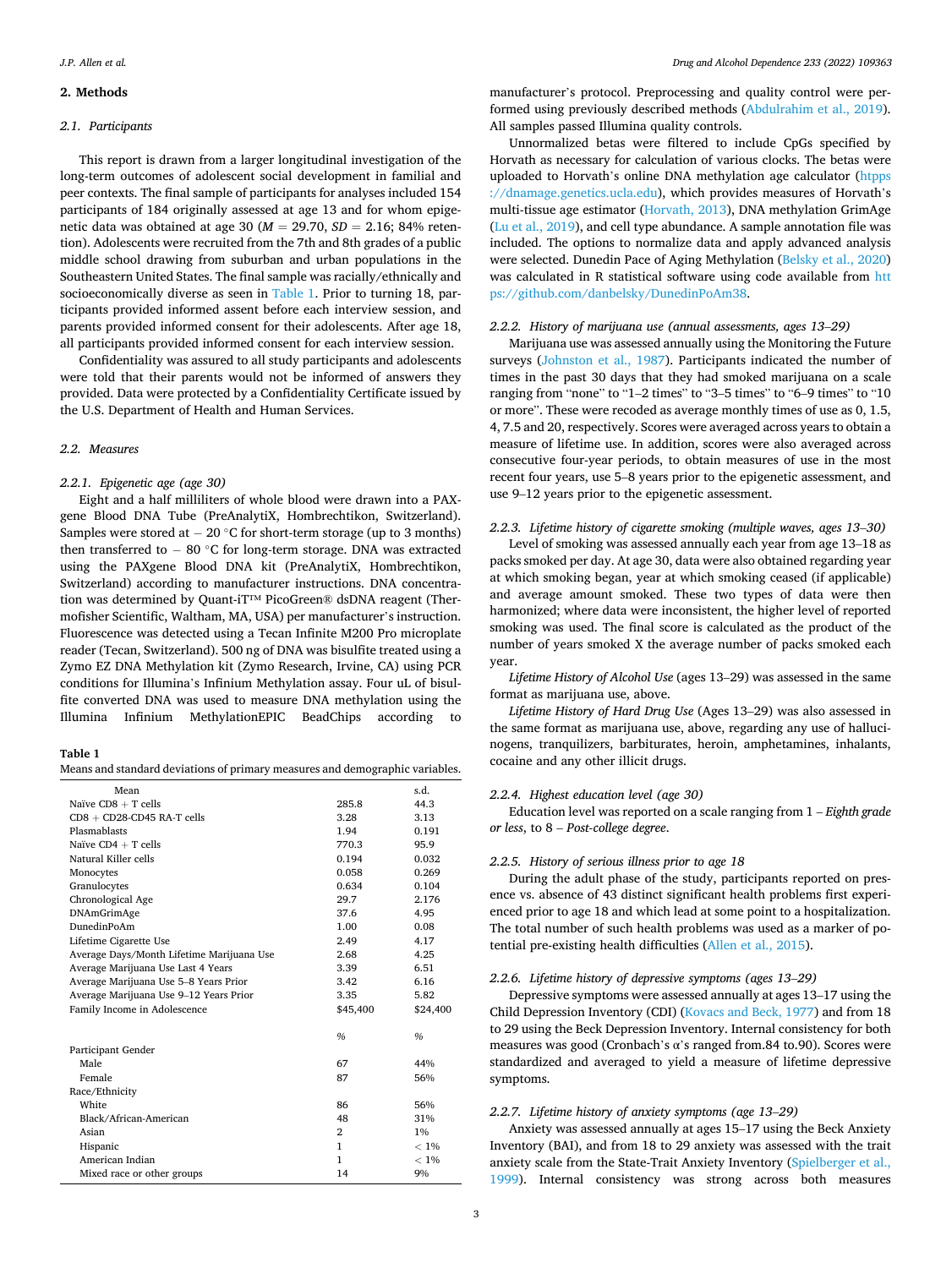<span id="page-3-0"></span>(Cronbach's  $\alpha$ 's = 0.89 and.94). Scores were standardized and averaged to yield a measure of lifetime anxiety symptoms.

#### *2.2.8. Big five personality traits (ages 24, 27, 30)*

Personality traits were assessed with the International Personality Item Pool [\(Goldberg et al., 2006](#page-6-0)), tapping constructs of *extraversion, agreeableness, conscientiousness, emotional stability,* and *imagination.* Internal consistency for the scales ranged from Cronbach's  $\alpha = 0.74$  to.89. Scores were averaged across assessment periods.

## *2.3. Statistical analyses*

Attrition analyses revealed no differences on any baseline measures between the 154 participants in the final sample and the 30 excluded because they lacked epigenetic data. In terms of missing data for primary measures, no participant was missing lifetime marijuana or cigarette use data. On average participants had available marijuana use data for 87% of the annual assessment points that went into calculating lifetime use. Between one and three participants were missing data for the various 4-year interval marijuana use assessments; these were handled using full information maximum likelihood techniques as described below.

For primary analyses, SAS PROC CALIS (version 9.4, SAS Institute, Cary, NC) was employed using full information maximum likelihood handling of missing data. Analyses began by regressing the epigenetic aging measure on blood cell counts, followed by chronological age, and participant demographic characteristics. Blood cell counts were estimated using the Horvath method for naïve  $CDS + T$  cells,  $CDS + CD28$ -CD45RA-T cells, plasmablasts (B cells) and naïve  $CD4 + T$  cells (Horvath [and Levine, 2015](#page-6-0)). The Houseman method was used to estimate natural killer cells, monocytes, and granulocytes ([Houseman et al., 2012](#page-6-0)). By examining predictors of epigenetic age after accounting for blood cell counts and chronological age, the result is a prediction of epigenetic age acceleration (e.g., the extent to which a participant has epigenetically aged faster than their chronological age would suggest).

#### **3. Results**

#### *2.1. Preliminary analyses*

Means and standard deviations for all primary variables used in the study are presented in [Table 1.](#page-2-0) Marijuana use and epigenetic aging scores were examined for distributional properties and skewness and kurtosis and were both within acceptable levels (i.e., less than 2). DNAmGrimAge and DunedinPoAm were correlated at  $r = 0.72$ ; both measures were correlated with methylation at site cg05575921 (*r*'s = − 0.75 and − 0.65 for DNAmGrimage and DunedinPoAm, respectively; all *p*'s *<* 0.001).

#### *3.2. Primary analyses*

**Hypothesis 1**. *Lifetime marijuana use will be linked to epigenetic age acceleration and this link will exist over and above history of cigarette use.* 

Analyses first examined the effect of lifetime marijuana use. As shown in the first two columns of results in Table 2, there was a highly significant effect of marijuana use in predicting accelerated epigenetic aging, whether this was assessed via the DNAmGrimAge or the DunedinPoAm measure. As shown in the second set of columns in Table 2, although cigarette smoking was a significant predictor of accelerated epigenetic aging, even after accounting for this effect, lifetime marijuana use remained a significant predictor of both measures of epigenetic age acceleration.

# **Hypothesis 2**. *There will be evidence of a dose-response relationship within the group of marijuana users to epigenetic age acceleration.*

Analyses next examined whether levels of marijuana use would predict epigenetic aging if assessed just within the group of individuals who had ever used marijuana. [Table 3](#page-4-0) presents results for predictions to epigenetic outcomes, while also accounting for cigarette smoking, among the 113 individuals who reported ever having smoked marijuana. Results indicate that within this group, a strong link from amount of marijuana use to both measures of epigenetic age acceleration was observed.

**Hypothesis 3**. *Recent marijuana use will be more strongly linked to epigenetic age acceleration than use at earlier periods.* 

Analyses next sought to assess a potential recency effect, in which marijuana use would be more strongly associated with epigenetic aging if use was recent rather than distal. Predictions from average levels of use for the most recent four years were compared to predictions from the prior four years, and from the four years prior to that. As before, cell counts, chronological age, demographic variables, and cigarette smoking were all covaried, although for simplicity of presentation, only the

# **Table 2**

Predicting epigenetic age acceleration from marijuana use (with and without considering lifetime cigarette smoking history).

|                                    | Epigenetic age effects without covarying smoking |                          | Epigenetic age effects covarying smoking |                  |
|------------------------------------|--------------------------------------------------|--------------------------|------------------------------------------|------------------|
|                                    | <b>DNAmGrimAge</b><br>B.                         | DunedinPoAm<br>β         | DNAmGrimAge<br>B                         | DunedinPoAm<br>β |
| <b>Blood Cell Counts</b>           |                                                  |                          |                                          |                  |
| Naïve $CDS + T$ cells              | $-.35*$                                          | $-33*$                   | $-28*$                                   | $-26*$           |
| $CD8 + CD28$ -CD45 RA-T cells      | .14                                              | $.20**$                  | .09                                      | $.15***$         |
| Plasmablasts                       | $-12$                                            | .20                      | $-10$                                    | $.23***$         |
| Naïve $CD4 + T$ cells              | $.26***$                                         | $.30*$                   | .20                                      | $.24**$          |
| Natural Killer cells               | $-.06$                                           | .00                      | $-.04$                                   | .02              |
| Monocytes                          | $-.00$                                           | $-10$                    | .02                                      | $-.07$           |
| Granulocytes                       | $.28***$                                         | .17                      | $.26***$                                 | .16              |
| <b>Chronological Age</b>           | $.41*$                                           | .07                      | $.36*$                                   | .03              |
| <b>Demographic Characteristics</b> |                                                  |                          |                                          |                  |
| Gender (Male = 1, Female = 2)      | $-.07$                                           | $.13***$                 |                                          | $.14***$         |
| Racial/Ethnic Minority Membership  | $.30*$                                           | $.42*$                   | $.31*$                                   | $.42*$           |
| Family of Origin Income            | $-.11$                                           | $-12$                    | $-0.06$                                  | $-.11$           |
|                                    |                                                  |                          | $-0.09$                                  |                  |
| Lifetime Cigarette Use             |                                                  | $\overline{\phantom{0}}$ | $.23*$                                   | $.22*$           |
| Lifetime Marijuana Use             | $.32*$                                           | $.27*$                   | $.25*$                                   | $.21*$           |

Note. <sup>β</sup>weights are from the full model. \* *<sup>p</sup><sup>&</sup>lt;* .001. \*\* *<sup>p</sup><sup>&</sup>lt;* .01. \*\*\* *<sup>p</sup><sup>&</sup>lt;* .05.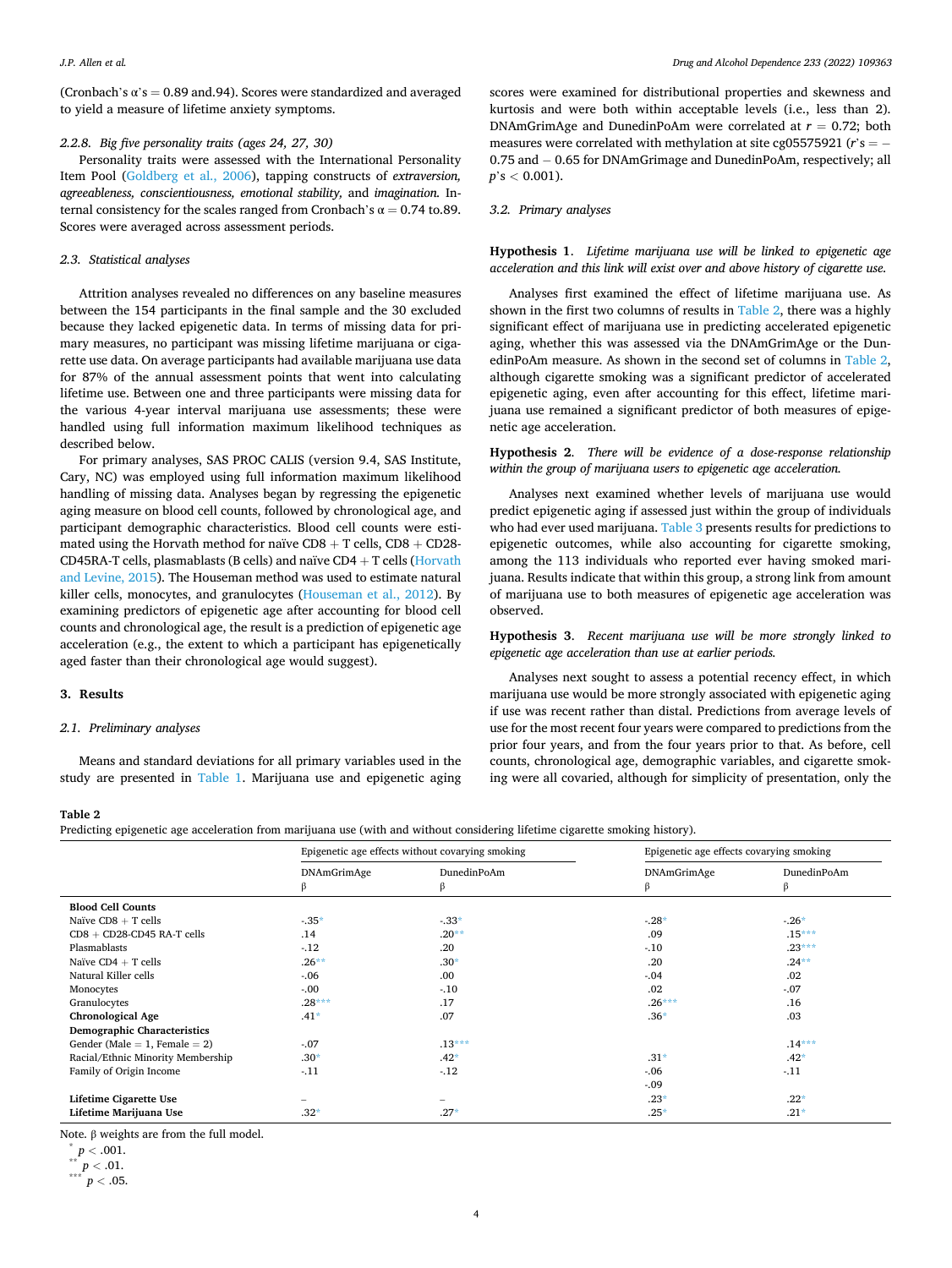#### <span id="page-4-0"></span>**Table 3**

Dose effects predicting epigenetic age acceleration from marijuana use among users only.

|                                     | Epigenetic age measure |                  |
|-------------------------------------|------------------------|------------------|
|                                     | DNAmGrimAge<br>β       | DunedinPoAm<br>β |
| <b>Blood Cell Counts</b>            |                        |                  |
| Naïve $CDS + T$ cells               | $-20*$                 | $-.14$           |
| $CD8 + CD28$ -CD45 RA-T cells       | .14                    | $.23**$          |
| Plasmablasts                        | $-11$                  | $.20*$           |
| Naïve $CD4 + T$ cells               | $.18*$                 | .14              |
| Natural Killer cells                | .02                    | .05              |
| Monocytes                           | $-.03$                 | $-14*$           |
| Granulocytes                        | $.33**$                | .15              |
| <b>Chronological Age</b>            | $.39***$               | .03              |
| <b>Demographic Characteristics</b>  |                        |                  |
| Gender (Male $= 1$ , Female $= 2$ ) | $-0.06$                | $.16*$           |
| Racial/Ethnic Minority Membership   | $.32***$               | $.48***$         |
| Family of Origin Income             | $-10$                  | $-0.08$          |
| Lifetime Cigarette Use              | $.19**$                | $.22***$         |
| Lifetime Marijuana Use              | $.29***$               | $.29***$         |

Note. β weights are from the full model.

*<sup>N</sup>*<sup>=</sup> 113. \* *<sup>p</sup><sup>&</sup>lt;* .0 5. \*\* *<sup>p</sup><sup>&</sup>lt;* .01. \*\*\* *<sup>p</sup><sup>&</sup>lt;* .001.

final *β* weights for marijuana use are shown in Fig. 1. In addition, models also accounted for autoregressive effects between marijuana use at various time points. Results revealed that only the most recent period of marijuana use was linked to epigenetic aging (and links were actually stronger for this recent use than for lifetime use, as reported in [Table 2](#page-3-0)). Follow-up analyses revealed that the difference in the magnitude of predictions for the most recent four-year period as compared to the two prior periods was significant ( $\chi^2_{(2)} = 9.14$ ,  $p = .01$ , and  $\chi^2_{(2)} = 10.06$ ,  $p$ = .01 for DNAmGrimAge and DunedinPoAm respectively). In addition, examination of the correlations between each four-year period and lifetime levels of use indicates that the recency effect observed was not likely due to the most recent use being simply the best proxy for lifetime use, as the correlations to lifetime use were .85, .91, and .77 for use in the most recent four-years, 5–8 years prior, and 9–12 years prior, respectively (all *p*'s *<* 0.001) (e.g., the 5–8 years prior period actually

was more strongly correlated to lifetime use, yet less strongly related to epigenetic aging).

In parentheses, Fig. 1 also shows the direct links (i.e., not accounting for marijuana use at other time periods) between marijuana use during a given period and epigenetic aging. These estimates provide an indication of what could be predicted of epigenetic aging knowing only about the level of use during a single period. These results also suggest a recency effect for prediction from marijuana use to both of the assessed markers of epigenetic aging.

**Hypothesis 4**. *Links of marijuana use to epigenetic aging will be at least partially mediated* via *hypomethylation at site cg05575921, as an indication that effects may be in part due to effects of smoke inhalation when ingesting marijuana.* 

Analyses assessed the link between: a) lifetime marijuana use and the methylation status of cg05575921, b) methylation of cg05575921 and the two epigenetic aging outcomes, and c) marijuana use and epigenetic aging after accounting for methylation of cg05575921. Results, shown in [Fig. 2](#page-5-0), reflect full mediation of effects of marijuana use via cg05575921 hypomethylation. After accounting for cg05575921, effects of marijuana use became non-significant (*βs* = .02 and .03 for predictions of DNAmGrimAge and DunedinPoAm, respectively, *p*'s *>* 0.60). Formal tests of mediation using a bootstrapping approach via the PROCESS macro in SAS [\(Hayes, 2019\)](#page-6-0) indicated that the mediated pathways from marijuana use to both DNAmGrimAge and DunedinPoAm were significant (standardized indirect effects = 0.31, 95% CI [.19,.43] and .24, 95% CI [.15,.35], respectively).

To further rule out the possibility that apparent effects of marijuana use were confounded by cigarette smoking, we examined the link of marijuana use to cg05575921 for just the subsample of participants who reported never having smoked cigarettes. The resulting estimate  $(\beta = -0.60, p < .001)$  is consistent with the explanation that the link of marijuana use to hypomethylation at this site exists independently of history of cigarette smoking. Further, when both cigarette smoking and marijuana use were examined together to predict methylation at this site, marijuana use not only added to predictions from cigarette smoking, it was and is of comparable magnitude to the effects of cigarette smoking (*βMarijuanaUse* = − 0.40, *βCigaretteSmoking* = − 0.32, both *p*'s *<* 0.001). This is consistent with the interpretation that lifetime history of marijuana use was affecting this hydrocarbon receptor



**Fig. 1. Relation of timing of marijuana use to epigenetic aging.** Note: Standardized estimates above are after accounting for cell counts, chronological age, demographic factors, lifetime history of cigarette smoking (not shown) and other variables shown in model. Estimates in parentheses are from marijuana use at a given time point without considering/accounting for use at other time points.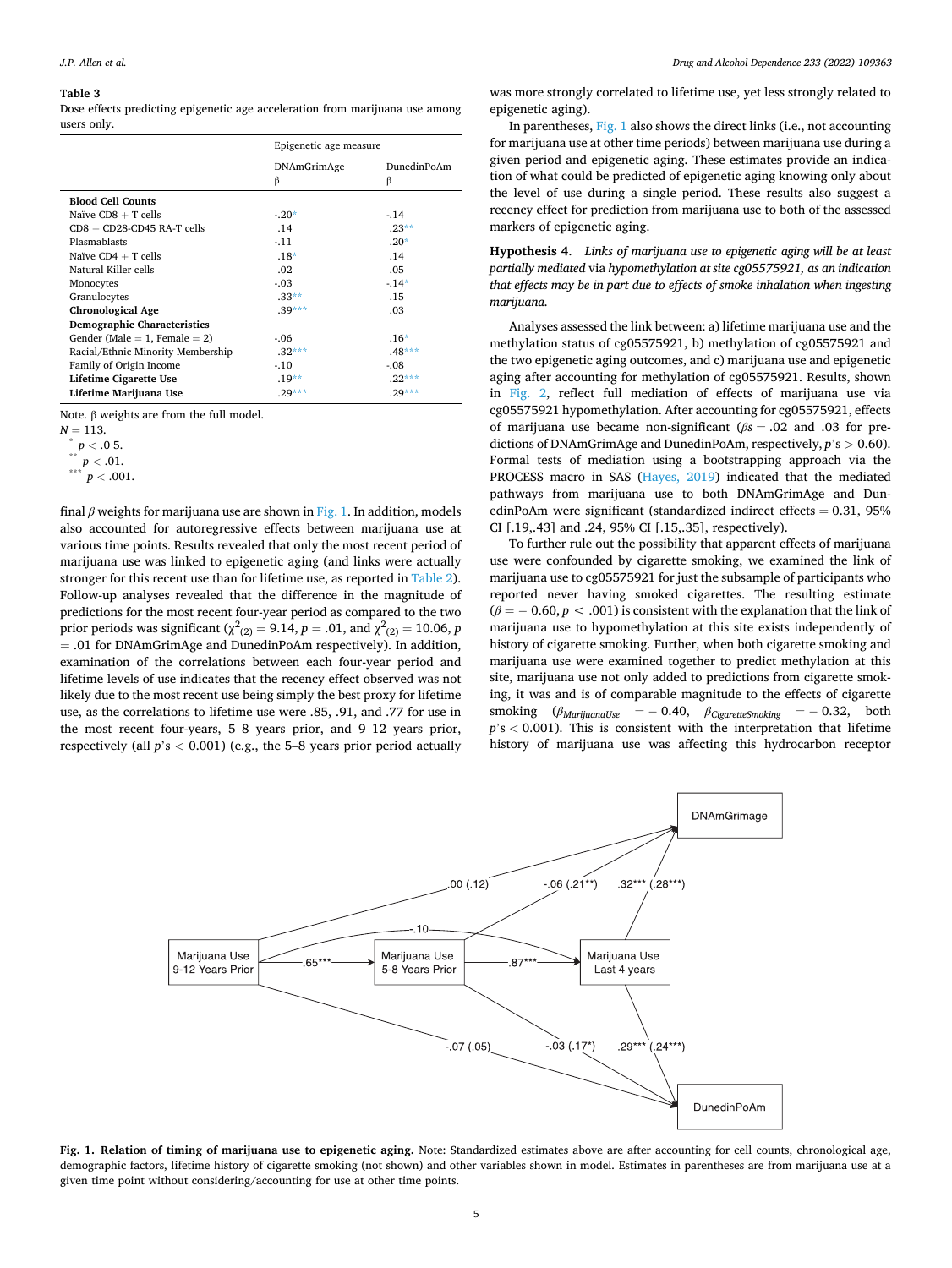<span id="page-5-0"></span>

**Fig. 2. Mediating role of cg05575921 in link between marijuana use and epigenetic aging.** Note: Standardized estimates above are after accounting for cell counts, chronological age, and demographic factors.

repressor site to a similar degree as lifetime history of cigarette smoking.

**Hypothesis 5**. *Links to epigenetic aging will exist over and above a range of potential behavioral and personality confounders, including education level, personality traits and history of use of harder drugs, childhood physical illness, anxiety, and depressive symptoms.* 

All of these potential confounders were added simultaneously to the model predicting epigenetic aging, and when added, the relation of lifetime marijuana use to epigenetic aging outcomes was virtually unchanged from results shown in [Table 2](#page-3-0) (*βMarijuanaUse* = .31 and .27 for predictions to DNAmGrimAge and DunedinPoAm respectively, both *p*'s *<* 0.001).

#### **4. Discussion**

This study found a substantial link between lifetime levels of marijuana use and two different measures of epigenetic aging, assessed at age 30. This link remained even after accounting for the effects of lifetime cigarette smoking history. Further, the predictive link from lifetime marijuana use to epigenetic age acceleration was of similar magnitude to the observed effect of cigarette smoking. Follow-up analyses suggest these links are likely to be mediated by the epigenetic effects of smoke inhalation among marijuana users. Strengths of the study include collection of marijuana usage data contemporaneously on an annual basis over a 17-year period, use of a diverse community sample, use of recently developed and well-validated epigenetic measures of age acceleration, and consideration of a wide array of potential confounding factors.

Prior to considering the implications of these findings, an important limitation to note is that even prospective longitudinal data is not sufficient to establish a causal link between marijuana use and epigenetic aging. For example, this study cannot determine whether the epigenetic links observed were effects of marijuana use, predisposing factors for this use, or even whether marijuana use and epigenetic changes were both driven by other unmeasured factors. This study did, however, seek to rule out several alternative explanations for the observed links and to test other hypotheses that a causal model would generate. For example, the link between marijuana use and epigenetic age acceleration was not found to be an artifact of prior health problems, a range of family income, gender, personality traits, nor lifetime history of anxiety and depressive symptoms—all of which could potentially have driven both aging and marijuana use. In addition, there was a dose-effect relation observed such that just within the population of marijuana users, higher levels of lifetime use were linked to greater epigenetic age acceleration.

These findings are all consistent with, though cannot conclusively establish, a causal role of marijuana use in epigenetic aging.

Follow-up analyses provided evidence that links to epigenetic aging were dependent upon the recency of marijuana use, with more recent use strongly linked to age acceleration and with this effect fading for use in the more distant past. Related analyses suggested that this fade out was not simply a reflection of more recent use being more strongly related to overall use. These findings potentially help explain the lack of consistent findings linking marijuana use to longer-term markers of mortality and morbidity. If use creates impairment, but the impairment begins to subside over time if use decreases, this would suggest that the potential effects of marijuana use on the epigenome were less likely to be durable and cumulative in the longer-term. Notably, this pattern of decreasing morbidity following cessation or reduction in use has also been observed in at least some areas with respect to both marijuana use and cigarette smoking [\(Cho et al., 2005; Tashkin et al., 2012](#page-6-0)). An alternative explanation is that marijuana use may have had greater effects among users who were older (given that recency of use and age were of necessity confounded in this study). It is also possible that recent increases in the potency of marijuana available for consumption could at least partially account for these effects.

This study also found that the link between marijuana use and epigenetic aging was statistically mediated via hypomethylation at site cg05575921. This site is in a hydrocarbon receptor repressor gene, and hypomethylation of this site has also been linked, even among nonsmokers, to exposure to fine particulate matter  $(PM<sub>2.5</sub>)$  such as that produced by car exhausts, wood burning and factory smoke ([Tantoh](#page-7-0)  [et al., 2019](#page-7-0)). This mediational finding is thus consistent with the explanation that the epigenetic aging effects observed reflect effects of marijuana smoke inhalation (as opposed to ingestion of THC). This is consistent with the large body of findings regarding effects of marijuana use that are bronchial in nature [\(Tashkin et al., 2012\)](#page-7-0). It also may help to further explain the dropoff in links to epigenetic aging for marijuana use in the more distal past, given the prior finding that hypomethylation of cg05575921 begins to revert among smokers upon their cessation from smoking [\(Philibert et al., 2020](#page-7-0)). As a methodological note, these findings also suggest that research use of cg05575921 to assess cigarette smoking among populations with significant marijuana use may require particular care, as marijuana use appears to render this site as less than a pure marker of cigarette smoking history.

If marijuana use effects are primarily a reflection of links to this site and associated physical effects, this might help explain why effects were so clear in this study, even though long-term studies of marijuana use have found only inconsistent evidence of significant physical harm: It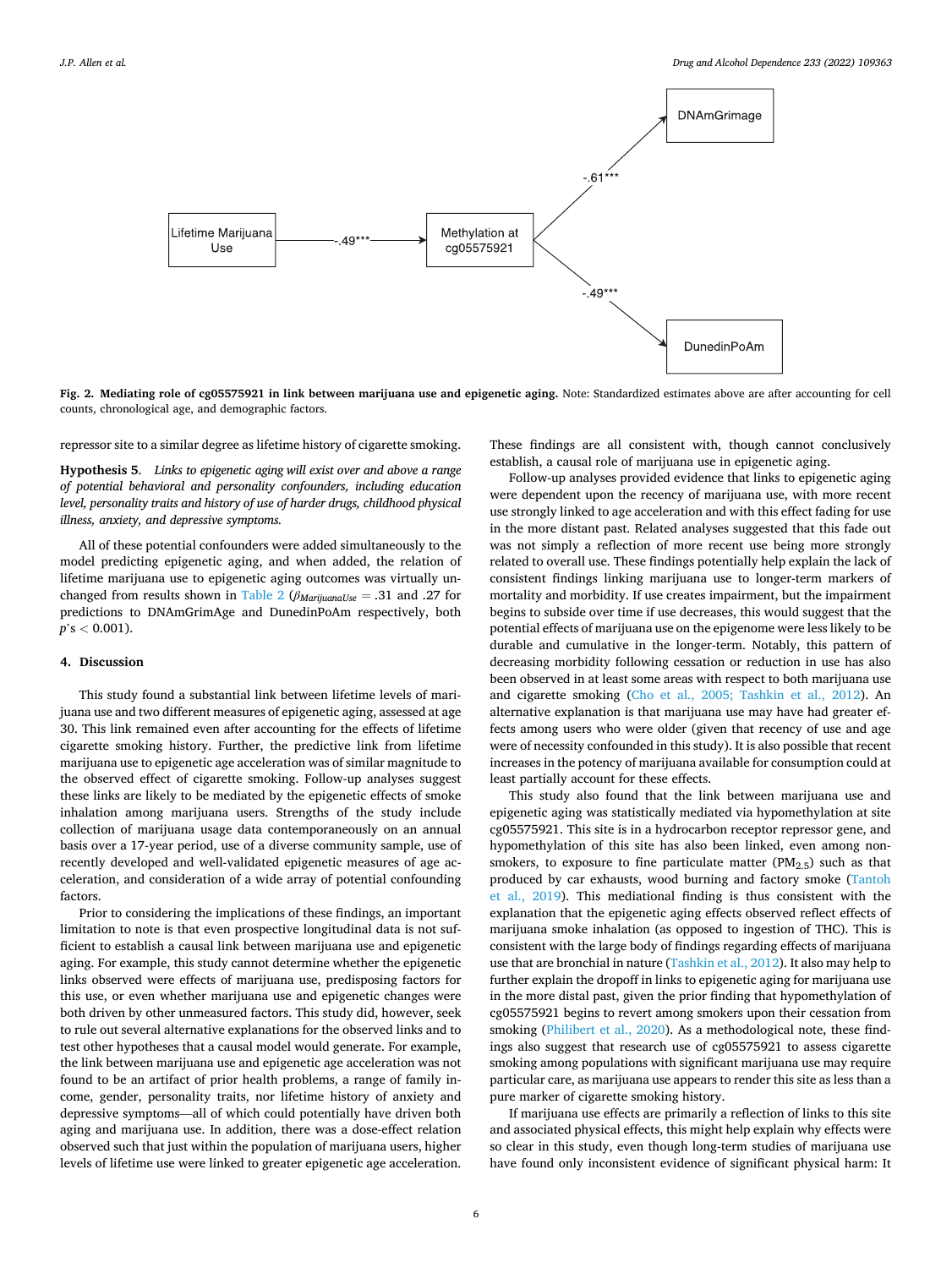<span id="page-6-0"></span>may be that marijuana does have significant epigenetic aging effects, but that these are readily reversible when use ceases. In contrast, *some* aspects of cigarette use may display this characteristic, but many others may not. This would potentially explain the general lack of findings of long-term effects of marijuana use. For example, two of the strongest studies of these effects followed individuals well into middle age, but asked about *lifetime* levels of use ([Reis et al., 2017; Sidney et al., 1997](#page-7-0)). Yet, given that levels of use decline with age, it may be that effects of more distal use were no longer present. On the one hand, these findings are consistent with a lack of effects of lifetime levels of use (presuming usage levels generally decline substantially with age), but they also suggest the possibility that potential deleterious effects of use may exist and may continue for as long as use continues. Further research is clearly needed to begin to parse out these possibilities.

In addition to the limitations noted above, several additional limitations also warrant consideration. Although this study identifies links from marijuana use to two broad epigenetic aging measures, further work exploring links of use to epigenetic changes at specific sites will be needed to more fully flesh out potential mechanisms by which these links come to exist ([Szutorisz and Hurd, 2016\)](#page-7-0). In addition, marijuana use was assessed only in terms of number of times of use, hence information about effects of quantity, quality, and potency could not be considered. Further, this study did not distinguish between whether use was via smoking vs. other forms of ingestion. Similarly, cigarette use was measured less frequently than marijuana use and reduced precision in this measurement could have reduced the relative apparent contribution of cigarette smoking in analyses. Finally, it should be recognized that health outcomes of marijuana use are only one aspect of debates regarding legalization of use, and this study was clearly not in a position to address the advisability of such legalization efforts.

Notwithstanding these limitations, this study raises important questions about broad health implications of marijuana use. It also provides insights regarding the potential role of the timing of such use and of links to epigenetic changes that may be linked to inhalation of smoke. To the extent that marijuana use is linked to markers of broad aging processes, research is now needed to further clarify the nature and extent of this linkage.

#### **Role of Funding Source**

This study was supported by grants from the National Institute of Child Health and Human Development and the National Institute of Mental Health (5R37HD058305-23, R01HD058305-16A1, R01- MH58066). We thank the Duke Molecular Physiology Institute Molecular Genomics Core for processing Illumina DNA methylation arrays.

### **CRediT authorship contribution statement**

All authors made substantial contributions to this manuscript. Drs. **Allen** and **Connelly** designed the study and directed its implementation, including quality assurance and control. Mr. **Danoff** and Ms. **Krol** provided content expertise on epigenetic analyses and input to analytic strategy. Ms. **Costello**, Ms. **Hunt** and Ms. **Hellwig**, Ms. **Krol** provided expertise on the design of the study and the analytic strategy. Drs. **Gregory**, **Giamberardino** oversaw primary epigenetic data processing. Dr. **Sugden** provided input into the design of the study. All authors were involved in manuscript preparation and review, and all authors approve the final manuscript.

#### **Conflict of Interest**

No conflict declared.

#### **Acknowledgements**

This study was supported by grants from the National Institute of

Child Health and Human Development and the National Institute of Mental Health (5R37HD058305-23, R01HD058305-16A1, R01- MH58066). We thank the Duke Molecular Physiology Institute Molecular Genomics Core for processing Illumina DNA methylation arrays. Correspondence can be addressed to either Joseph Allen or Jessica Connelly at Department of Psychology, University of Virginia, PO Box 400400, Charlottesville, VA 22904-4400. Email: [allen@virginia.edu](http://allen@virginia.edu). Phone: 434 982-4727.

#### **References**

- [Abdulrahim, J.W., Kwee, L.C., Grass, E., Siegler, I.C., Williams, R., Karra, R., Shah, S.H.,](http://refhub.elsevier.com/S0376-8716(22)00100-4/sbref1)  [et al., 2019. Epigenome-wide association study for all-cause mortality in a](http://refhub.elsevier.com/S0376-8716(22)00100-4/sbref1)  [cardiovascular cohort identifies differential methylation in castor zinc finger 1](http://refhub.elsevier.com/S0376-8716(22)00100-4/sbref1) [\(CASZ 1\). J. Am. Heart Assoc. 8 \(21\), e013228.](http://refhub.elsevier.com/S0376-8716(22)00100-4/sbref1)
- Allen, J.P., Uchino, B.N., Hafen, C.A., 2015. Running with the pack: teen peerrelationship qualities as predictors of adult physical health. Psychol. Sci. 26 (10), 1574–1583. [https://doi.org/10.1177/0956797615594118.](https://doi.org/10.1177/0956797615594118)
- [Andersen, A., Reimer, R., Dawes, K., Becker, A., Hutchens, N., Miller, S., D Long, J., et al.,](http://refhub.elsevier.com/S0376-8716(22)00100-4/sbref3)  [2021. DNA methylation differentiates smoking from vaping and non-combustible](http://refhub.elsevier.com/S0376-8716(22)00100-4/sbref3)  [tobacco use. Epigenetics 1](http://refhub.elsevier.com/S0376-8716(22)00100-4/sbref3)–13.
- Andersen, A.M., Philibert, R.A., Gibbons, F.X., Simons, R.L., Long, J., 2017. Accuracy and utility of an epigenetic biomarker for smoking in populations with varying rates of false self-report. Am. J. Med. Genet. B Neuropsychiatr. Genet. 174 (6), 641–650. <https://doi.org/10.1002/ajmg.b.32555>.
- Bechtold, J., Simpson, T., White, H.R., Pardini, D., 2015. Chronic adolescent marijuana use as a risk factor for physical and mental health problems in young adult men. Psychol. Addict. Behav. 29 (3), 552–563. <https://doi.org/10.1037/adb0000103>.
- Belsky, D.W., Caspi, A., Arseneault, L., Baccarelli, A., Corcoran, D.L., Gao, X., Moffitt, T. E., et al., 2020. Quantification of the pace of biological aging in humans through a blood test, the DunedinPoAm DNA methylation algorithm. Elife 9. [https://doi.org/](https://doi.org/10.7554/eLife.54870) [10.7554/eLife.54870](https://doi.org/10.7554/eLife.54870).
- [Benson, M.K., Bentley, A.M., 1995. Lung disease induced by drug addiction. Thorax 50](http://refhub.elsevier.com/S0376-8716(22)00100-4/sbref7) [\(11\), 1125.](http://refhub.elsevier.com/S0376-8716(22)00100-4/sbref7)
- [Brook, J.S., Zhang, C., Brook, D.W., 2011. Developmental trajectories of marijuana use](http://refhub.elsevier.com/S0376-8716(22)00100-4/sbref8) [from adolescence to adulthood: Personal predictors. Arch. Pediatr. Adolesc. Med.](http://refhub.elsevier.com/S0376-8716(22)00100-4/sbref8) [165 \(1\), 55](http://refhub.elsevier.com/S0376-8716(22)00100-4/sbref8)–60.
- [Caulkins, J.P., Kilmer, B., Kleiman, M.A., 2016. Marijuana Legalization: What Everyone](http://refhub.elsevier.com/S0376-8716(22)00100-4/sbref9)  Needs to Know®[. Oxford University Press.](http://refhub.elsevier.com/S0376-8716(22)00100-4/sbref9)
- [Cho, C., Hirsch, R., Johnstone, S., 2005. General and oral health implications of cannabis](http://refhub.elsevier.com/S0376-8716(22)00100-4/sbref10)  [use. Aust. Dent. J. 50 \(2\), 70](http://refhub.elsevier.com/S0376-8716(22)00100-4/sbref10)–74.
- Goldberg, L.R., Johnson, J.A., Eber, H.W., Hogan, R., Ashton, M.C., Cloninger, C.R., Gough, H.G., 2006. The international personality item pool and the future of publicdomain personality measures. J. Res. Personal. 40 (1), 84–96. [https://doi.org/](https://doi.org/10.1016/j.jrp.2005.08.007)  [10.1016/j.jrp.2005.08.007](https://doi.org/10.1016/j.jrp.2005.08.007).
- [Han, L.K., Aghajani, M., Clark, S.L., Chan, R.F., Hattab, M.W., Shabalin, A.A., Jansen, R.,](http://refhub.elsevier.com/S0376-8716(22)00100-4/sbref12)  [et al., 2018. Epigenetic aging in major depressive disorder. Am. J. Psychiatry 175](http://refhub.elsevier.com/S0376-8716(22)00100-4/sbref12) [\(8\), 774](http://refhub.elsevier.com/S0376-8716(22)00100-4/sbref12)–782.
- Hayes, A.F., 2019. Introduction to Mediation, Moderation, and Conditional Process Analysis, Second Edition: A Regression-Based Approach. ProQuest Ebook Central 〈[http://ebookcentral.proquest.com/lib/uva/detail.action?docID](http://ebookcentral.proquest.com/lib/uva/detail.action?docID=5109647)=5109647〉. Guilford.
- [Hindocha, C., Shaban, N.D., Freeman, T.P., Das, R.K., Gale, G., Schafer, G., Curran, H.V.,](http://refhub.elsevier.com/S0376-8716(22)00100-4/sbref13)  [et al., 2015. Associations between cigarette smoking and cannabis dependence: a](http://refhub.elsevier.com/S0376-8716(22)00100-4/sbref13) [longitudinal study of young cannabis users in the United Kingdom. Drug Alcohol.](http://refhub.elsevier.com/S0376-8716(22)00100-4/sbref13)  [Depend. 148, 165](http://refhub.elsevier.com/S0376-8716(22)00100-4/sbref13)–171.
- [Horvath, S., 2013. DNA methylation age of human tissues and cell types. Genome Biol.](http://refhub.elsevier.com/S0376-8716(22)00100-4/sbref14)  [14 \(10\), 3156](http://refhub.elsevier.com/S0376-8716(22)00100-4/sbref14).
- [Horvath, S., Levine, A.J., 2015. HIV-1 infection accelerates age according to the](http://refhub.elsevier.com/S0376-8716(22)00100-4/sbref15) [epigenetic clock. J. Infect. Dis. 212 \(10\), 1563](http://refhub.elsevier.com/S0376-8716(22)00100-4/sbref15)–1573.
- [Houseman, E.A., Accomando, W.P., Koestler, D.C., Christensen, B.C., Marsit, C.J.,](http://refhub.elsevier.com/S0376-8716(22)00100-4/sbref16)  [Nelson, H.H., Kelsey, K.T., et al., 2012. DNA methylation arrays as surrogate](http://refhub.elsevier.com/S0376-8716(22)00100-4/sbref16) [measures of cell mixture distribution. BMC Bioinformat. 13 \(1\), 1](http://refhub.elsevier.com/S0376-8716(22)00100-4/sbref16)–16.
- [Joehanes, R., Just, A.C., Marioni, R.E., Pilling, L.C., Reynolds, L.M., Mandaviya, P.R.,](http://refhub.elsevier.com/S0376-8716(22)00100-4/sbref17) [Aslibekyan, S., et al., 2016. Epigenetic signatures of cigarette smoking. Circ.:](http://refhub.elsevier.com/S0376-8716(22)00100-4/sbref17) [Cardiovasc. Genet. 9 \(5\), 436](http://refhub.elsevier.com/S0376-8716(22)00100-4/sbref17)–447.
- Johnston, L.D., O'[Malley, P.M., Bachman, J.G., 1987. Psychotherapeutic, licit, and illicit](http://refhub.elsevier.com/S0376-8716(22)00100-4/sbref18)  [use of drugs among adolescents: an epidemiological perspective. J. Adolesc. Health](http://refhub.elsevier.com/S0376-8716(22)00100-4/sbref18)  [Care 8 \(1\), 36](http://refhub.elsevier.com/S0376-8716(22)00100-4/sbref18)–51.
- [Kovacs, M., Beck, A.T., 1977. An Empirical Clinical Approach toward a Definition of](http://refhub.elsevier.com/S0376-8716(22)00100-4/sbref19) [Childhood Depression. Raven Press, New York.](http://refhub.elsevier.com/S0376-8716(22)00100-4/sbref19)
- [Lu, A.T., Quach, A., Wilson, J.G., Reiner, A.P., Aviv, A., Raj, K., Stewart, J.D., et al.,](http://refhub.elsevier.com/S0376-8716(22)00100-4/sbref20)  [2019. DNA methylation GrimAge strongly predicts lifespan and healthspan. Aging](http://refhub.elsevier.com/S0376-8716(22)00100-4/sbref20) [11 \(2\), 303.](http://refhub.elsevier.com/S0376-8716(22)00100-4/sbref20)
- Markunas, C.A., Hancock, D.B., Xu, Z., Quach, B.C., Fang, F., Sandler, D.P., Taylor, J.A., et al., 2020. Epigenome-wide analysis uncovers a blood-based DNA methylation biomarker of lifetime cannabis use. Am. J. Med. Genet. B Neuropsychiatr. Genet. <https://doi.org/10.1002/ajmg.b.32813>.
- [Moore, B.A., Augustson, E.M., Moser, R.P., Budney, A.J., 2005. Respiratory effects of](http://refhub.elsevier.com/S0376-8716(22)00100-4/sbref22) [marijuana and tobacco use in a US sample. J. Gen. Intern. Med. 20 \(1\), 33](http://refhub.elsevier.com/S0376-8716(22)00100-4/sbref22)–37.
- [Norman, R.E., Byambaa, M., De, R., Butchart, A., Scott, J., Vos, T., 2012. The long-term](http://refhub.elsevier.com/S0376-8716(22)00100-4/sbref23)  [health consequences of child physical abuse, emotional abuse, and neglect: a](http://refhub.elsevier.com/S0376-8716(22)00100-4/sbref23) [systematic review and meta-analysis. PLoS Med. 9 \(11\), e1001349](http://refhub.elsevier.com/S0376-8716(22)00100-4/sbref23).